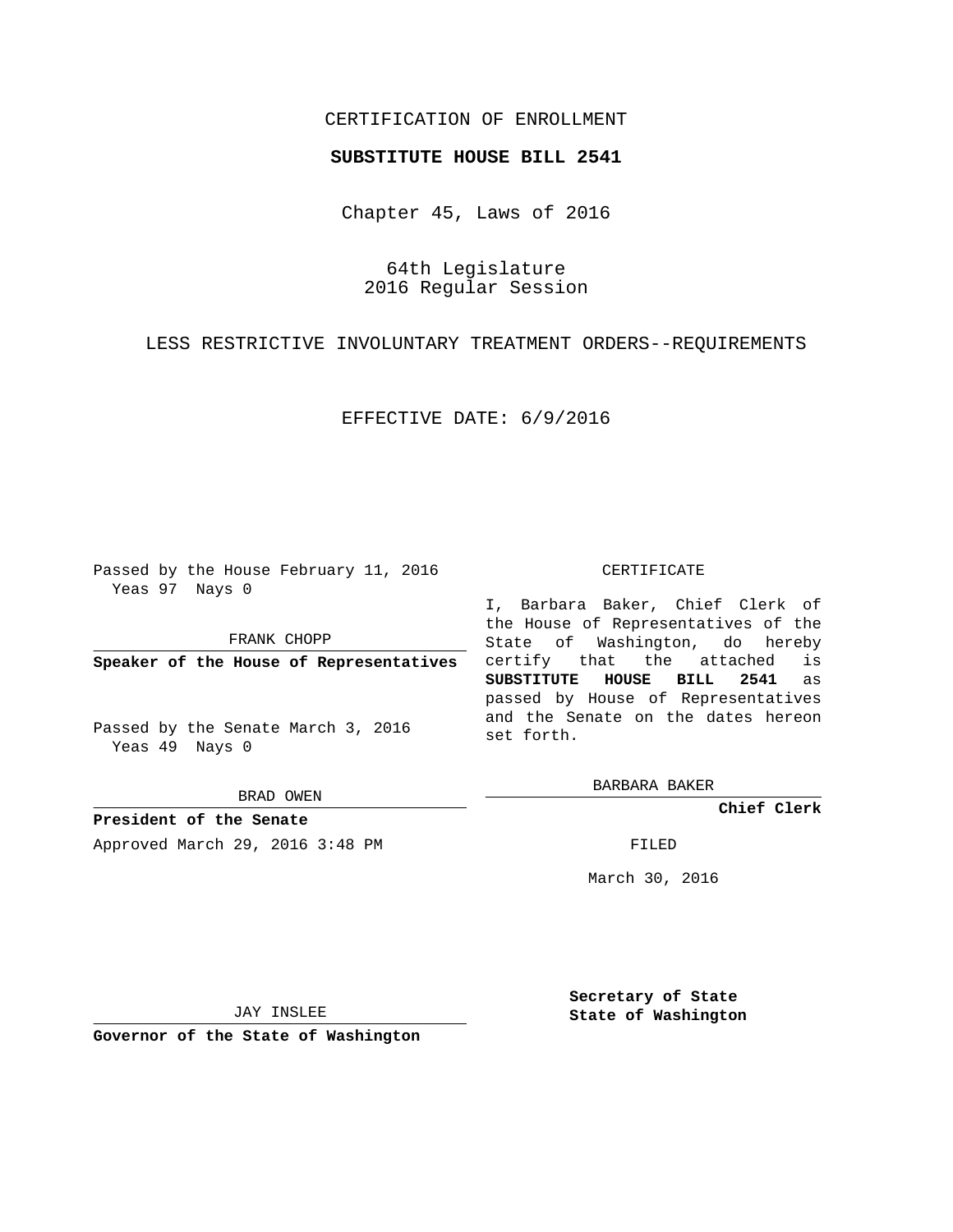### **SUBSTITUTE HOUSE BILL 2541**

Passed Legislature - 2016 Regular Session

# **State of Washington 64th Legislature 2016 Regular Session**

**By** House Judiciary (originally sponsored by Representatives Frame, Rodne, Jinkins, Walkinshaw, Riccelli, Senn, Orwall, Muri, S. Hunt,<br>Gregerson, Sawyer, Caldier, Goodman, Haler, Hansen, Kuderer, Gregerson, Sawyer, Caldier, Goodman, Haler, Appleton, Kilduff, Reykdal, Rossetti, Magendanz, Ormsby, Bergquist, and Stanford)

READ FIRST TIME 02/05/16.

1 AN ACT Relating to less restrictive involuntary treatment orders; 2 and amending RCW 71.05.230, 71.05.240, 71.05.290, 71.05.320, and 71.05.585.3

4 BE IT ENACTED BY THE LEGISLATURE OF THE STATE OF WASHINGTON:

5 **Sec. 1.** RCW 71.05.230 and 2015 c 250 s 6 are each amended to read as follows:6

 A person detained or committed for seventy-two hour evaluation and treatment or for an outpatient evaluation for the purpose of filing a petition for a less restrictive alternative treatment order may be committed for not more than fourteen additional days of involuntary intensive treatment or ninety additional days of a less restrictive alternative to involuntary intensive treatment. A petition may only be filed if the following conditions are met:

 (1) The professional staff of the agency or facility providing evaluation services has analyzed the person's condition and finds that the condition is caused by mental disorder and results in a likelihood of serious harm, results in the person being gravely disabled, or results in the person being in need of assisted outpatient mental health treatment, and are prepared to testify those conditions are met; and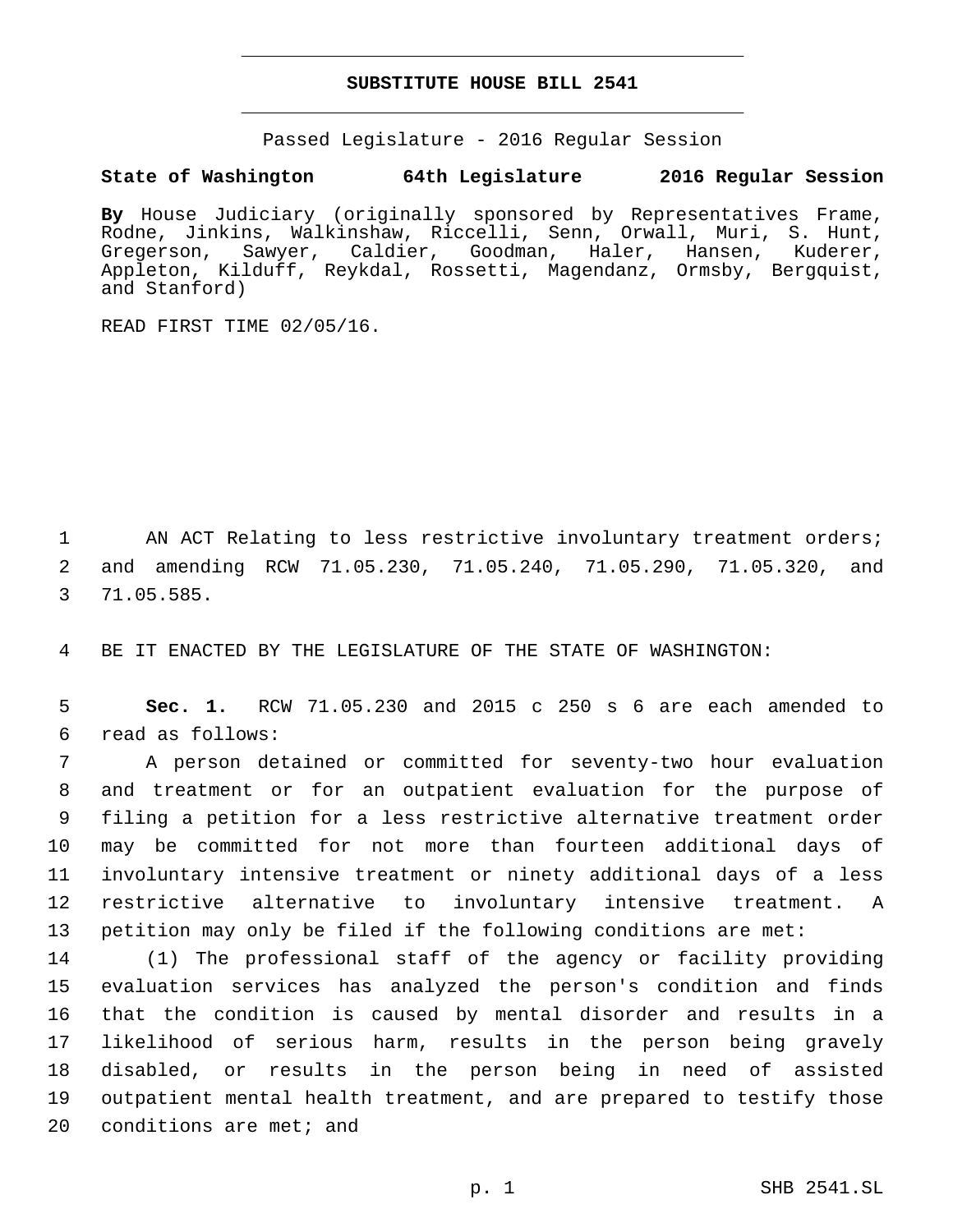(2) The person has been advised of the need for voluntary treatment and the professional staff of the facility has evidence that he or she has not in good faith volunteered; and

 (3) The agency or facility providing intensive treatment or which proposes to supervise the less restrictive alternative is certified 6 to provide such treatment by the department; and

 (4) The professional staff of the agency or facility or the designated mental health professional has filed a petition with the court for a fourteen day involuntary detention or a ninety day less restrictive alternative. The petition must be signed either by:

11 (a) Two physicians;

(b) One physician and a mental health professional;

(c) Two psychiatric advanced registered nurse practitioners;

 (d) One psychiatric advanced registered nurse practitioner and a 15 mental health professional; or

 (e) A physician and a psychiatric advanced registered nurse practitioner. The persons signing the petition must have examined the person. If involuntary detention is sought the petition shall state facts that support the finding that such person, as a result of mental disorder, presents a likelihood of serious harm, or is gravely disabled and that there are no less restrictive alternatives to detention in the best interest of such person or others. The petition shall state specifically that less restrictive alternative treatment was considered and specify why treatment less restrictive than detention is not appropriate. If an involuntary less restrictive alternative is sought, the petition shall state facts that support the finding that such person, as a result of mental disorder, presents a likelihood of serious harm, is gravely disabled, or is in need of assisted outpatient mental health treatment, and shall set 30 forth ((a plan for the)) any recommendations for less restrictive 31 alternative treatment ((proposed by the facility in accordance with 32 RCW 71.05.585)) services; and

 (5) A copy of the petition has been served on the detained or committed person, his or her attorney and his or her guardian or conservator, if any, prior to the probable cause hearing; and

 (6) The court at the time the petition was filed and before the probable cause hearing has appointed counsel to represent such person 38 if no other counsel has appeared; and

 (7) The petition reflects that the person was informed of the loss of firearm rights if involuntarily committed; and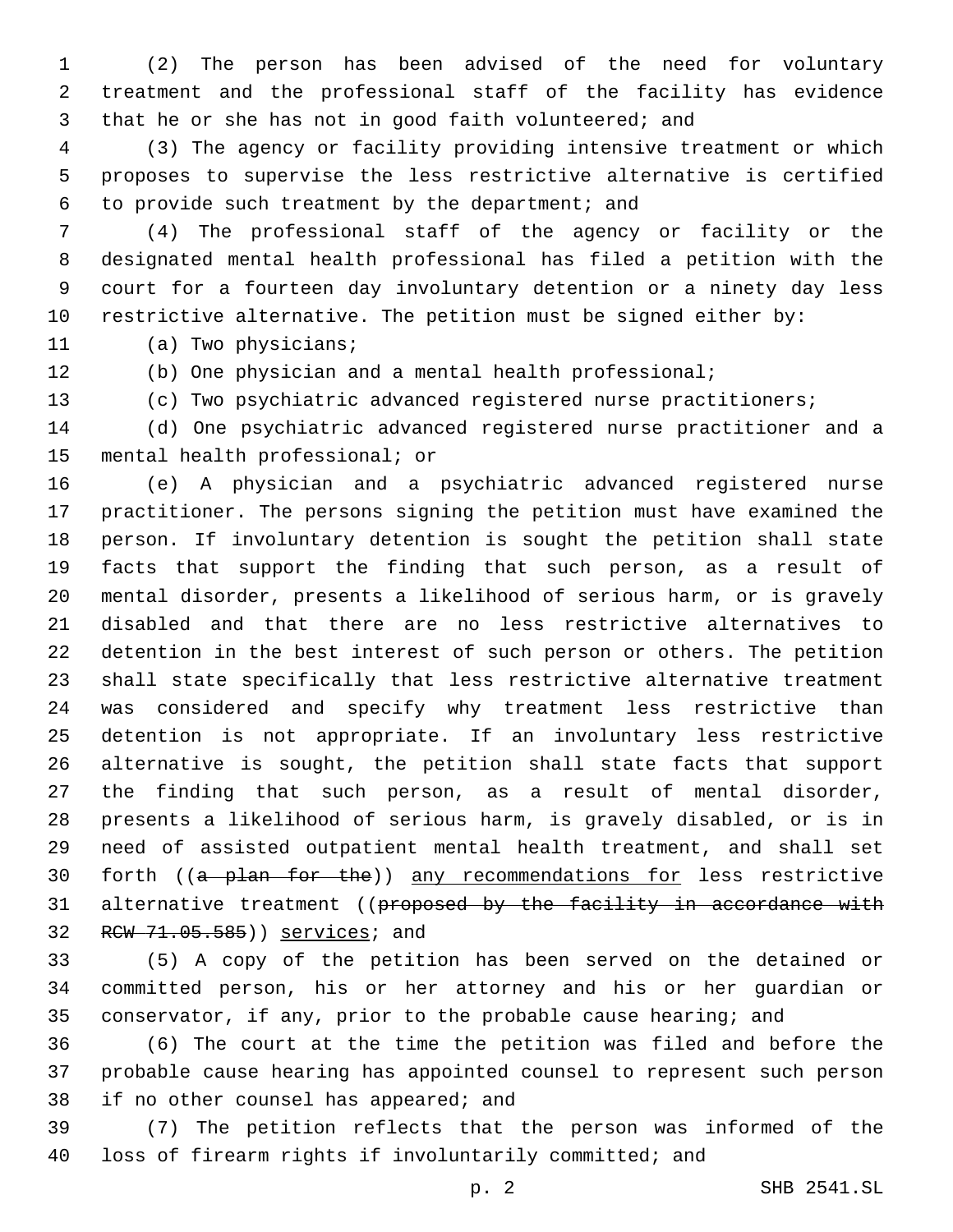(8) At the conclusion of the initial commitment period, the professional staff of the agency or facility or the designated mental health professional may petition for an additional period of either ninety days of less restrictive alternative treatment or ninety days of involuntary intensive treatment as provided in RCW 71.05.290; and

 (9) If the hospital or facility designated to provide less restrictive alternative treatment is other than the facility providing involuntary treatment, the outpatient facility so designated to provide less restrictive alternative treatment has 10 agreed to assume such responsibility.

 **Sec. 2.** RCW 71.05.240 and 2015 c 250 s 7 are each amended to 12 read as follows:

 (1) If a petition is filed for fourteen day involuntary treatment or ninety days of less restrictive alternative treatment, the court shall hold a probable cause hearing within seventy-two hours of the initial detention or involuntary outpatient evaluation of such person as determined in RCW 71.05.180. If requested by the person or his or her attorney, the hearing may be postponed for a period not to exceed forty-eight hours. The hearing may also be continued subject to the conditions set forth in RCW 71.05.210 or subject to the petitioner's showing of good cause for a period not to exceed twenty-four hours.

 (2) The court at the time of the probable cause hearing and before an order of commitment is entered shall inform the person both orally and in writing that the failure to make a good faith effort to seek voluntary treatment as provided in RCW 71.05.230 will result in the loss of his or her firearm rights if the person is subsequently detained for involuntary treatment under this section.

(3) At the conclusion of the probable cause hearing:

 (a) If the court finds by a preponderance of the evidence that such person, as the result of mental disorder, presents a likelihood of serious harm, or is gravely disabled, and, after considering less restrictive alternatives to involuntary detention and treatment, finds that no such alternatives are in the best interests of such person or others, the court shall order that such person be detained for involuntary treatment not to exceed fourteen days in a facility certified to provide treatment by the department. If the court finds that such person, as the result of a mental disorder, presents a likelihood of serious harm, or is gravely disabled, but that treatment in a less restrictive setting than detention is in the best

p. 3 SHB 2541.SL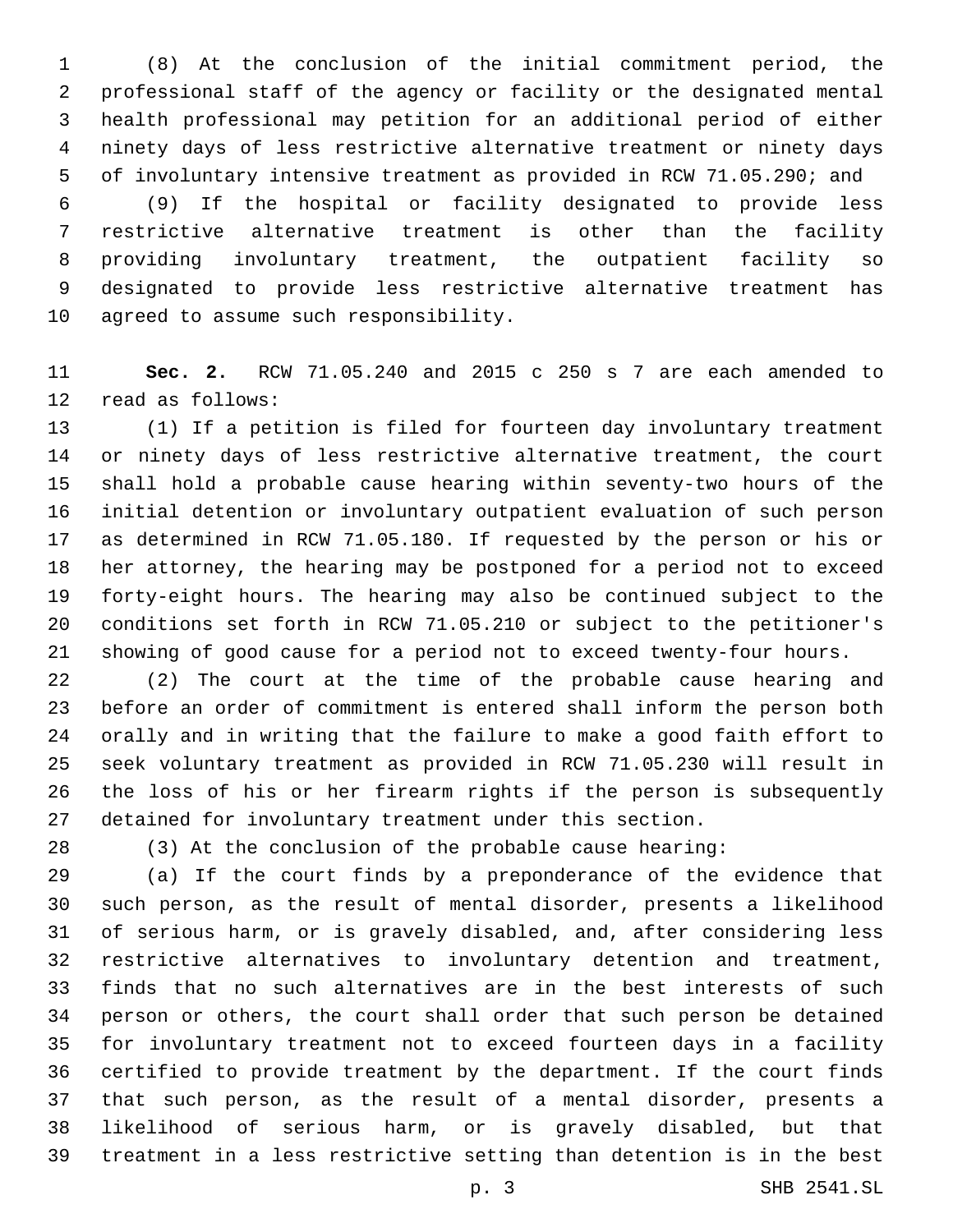interest of such person or others, the court shall order an appropriate less restrictive alternative course of treatment for not 3 to exceed ninety days;

 (b) If the court finds by a preponderance of the evidence that such person, as the result of a mental disorder, is in need of assisted outpatient mental health treatment, and that the person does not present a likelihood of serious harm or grave disability, the court shall order an appropriate less restrictive alternative course of treatment not to exceed ninety days, and may not order inpatient 10 treatment;

 (c) An order for less restrictive alternative treatment must 12 ((identify the)) name the mental health service provider responsible 13 <u>for identifying the</u> services the person will receive( $(\tau)$ ) in accordance with RCW 71.05.585, and must include a requirement that 15 the person cooperate with the services planned by the mental health service provider. ((The court may order additional evaluation of the 17 person if necessary to identify appropriate services.))

 (4) The court shall specifically state to such person and give such person notice in writing that if involuntary treatment beyond the fourteen day period or beyond the ninety days of less restrictive treatment is to be sought, such person will have the right to a full hearing or jury trial as required by RCW 71.05.310. The court shall also state to the person and provide written notice that the person is barred from the possession of firearms and that the prohibition remains in effect until a court restores his or her right to possess 26 a firearm under RCW 9.41.047.

 **Sec. 3.** RCW 71.05.290 and 2015 c 250 s 10 are each amended to 28 read as follows:

 (1) At any time during a person's fourteen day intensive treatment period, the professional person in charge of a treatment facility or his or her professional designee or the designated mental health professional may petition the superior court for an order requiring such person to undergo an additional period of treatment. Such petition must be based on one or more of the grounds set forth 35 in RCW 71.05.280.

 (2) The petition shall summarize the facts which support the need for further commitment and shall be supported by affidavits signed by:38

39 (a) Two examining physicians;

p. 4 SHB 2541.SL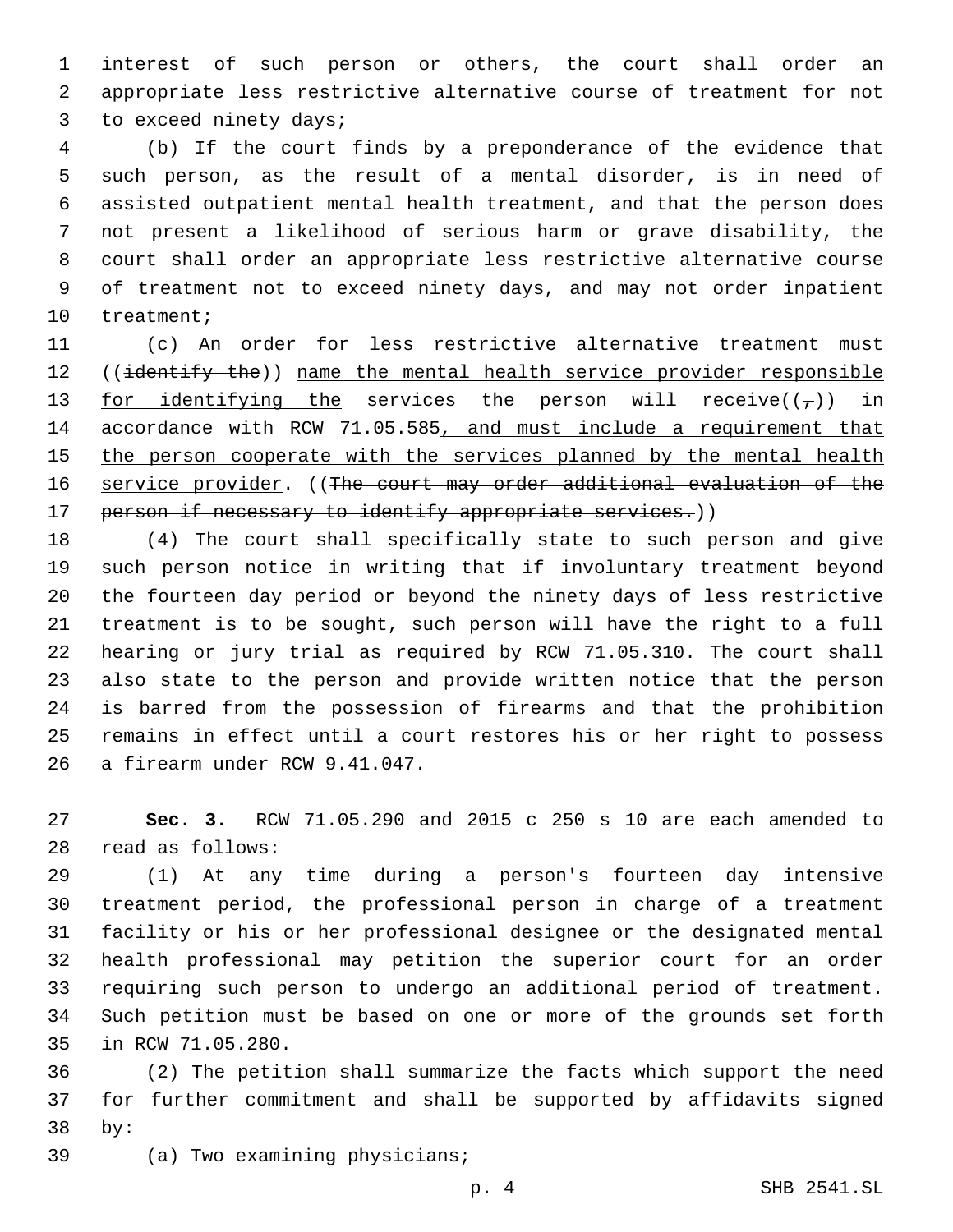(b) One examining physician and examining mental health 2 professional;

(c) Two psychiatric advanced registered nurse practitioners;

 (d) One psychiatric advanced registered nurse practitioner and a 5 mental health professional; or

 (e) An examining physician and an examining psychiatric advanced registered nurse practitioner. The affidavits shall describe in detail the behavior of the detained person which supports the petition and shall explain what, if any, less restrictive treatments which are alternatives to detention are available to such person, and shall state the willingness of the affiant to testify to such facts in subsequent judicial proceedings under this chapter. If less restrictive alternative treatment is sought, the petition shall set 14 forth ((a proposed plan)) any recommendations for less restrictive 15 alternative treatment ((in accordance with RCW 71.05.585)) services.

 (3) If a person has been determined to be incompetent pursuant to RCW 10.77.086(4), then the professional person in charge of the treatment facility or his or her professional designee or the designated mental health professional may directly file a petition for one hundred eighty day treatment under RCW 71.05.280(3). No petition for initial detention or fourteen day detention is required 22 before such a petition may be filed.

 **Sec. 4.** RCW 71.05.320 and 2015 c 250 s 11 are each amended to read as follows:24

 (1) If the court or jury finds that grounds set forth in RCW 71.05.280 have been proven and that the best interests of the person or others will not be served by a less restrictive treatment which is an alternative to detention, the court shall remand him or her to the custody of the department or to a facility certified for ninety day treatment by the department for a further period of intensive treatment not to exceed ninety days from the date of judgment. If the grounds set forth in RCW 71.05.280(3) are the basis of commitment, then the period of treatment may be up to but not exceed one hundred eighty days from the date of judgment in a facility certified for one 35 hundred eighty day treatment by the department.

 (2) If the court or jury finds that grounds set forth in RCW 71.05.280 have been proven, but finds that treatment less restrictive than detention will be in the best interest of the person or others, then the court shall remand him or her to the custody of the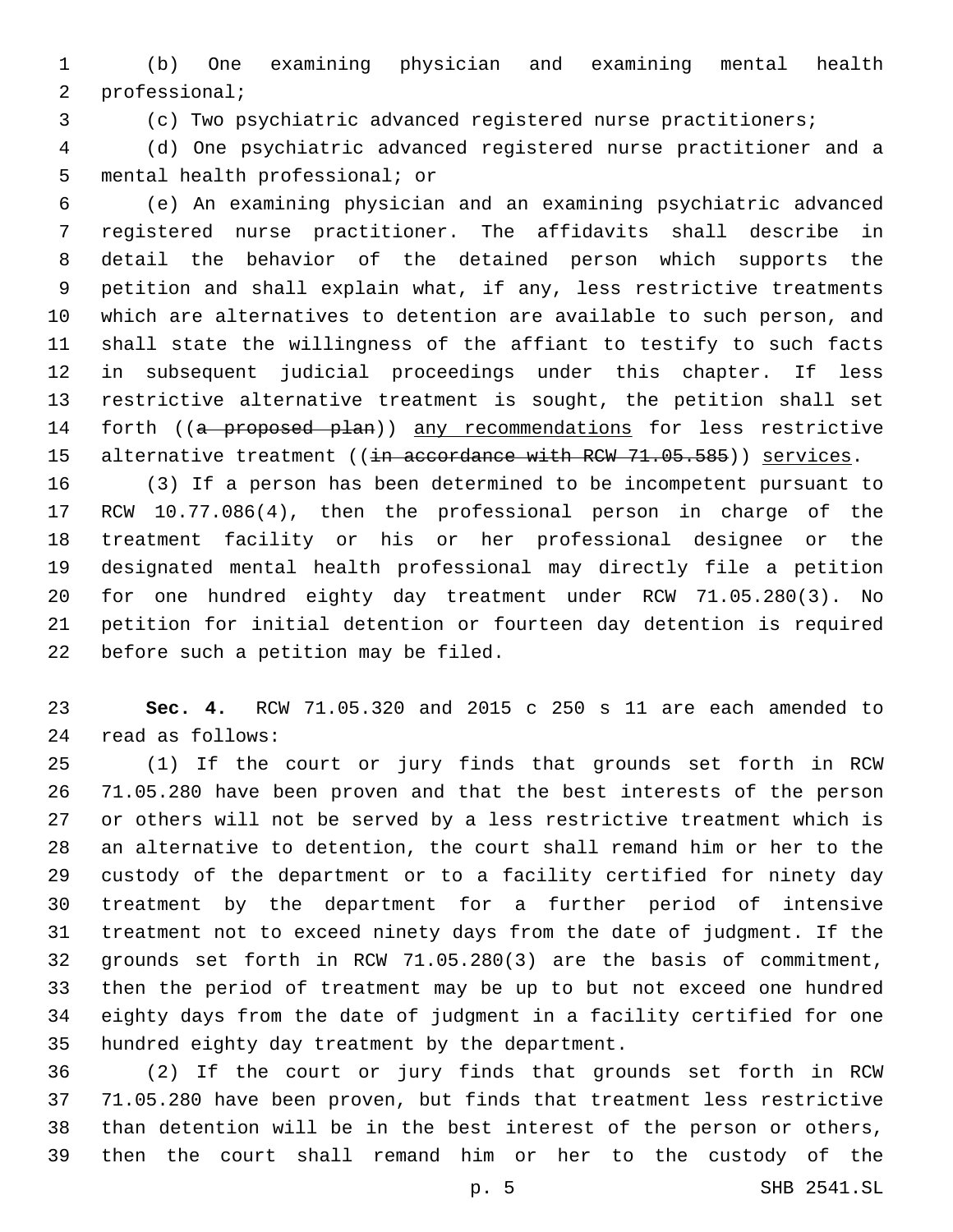department or to a facility certified for ninety day treatment by the department or to a less restrictive alternative for a further period of less restrictive treatment not to exceed ninety days from the date of judgment. If the grounds set forth in RCW 71.05.280(3) are the basis of commitment, then the period of treatment may be up to but not exceed one hundred eighty days from the date of judgment. If the court or jury finds that the grounds set forth in RCW 71.05.280(5) have been proven, and provide the only basis for commitment, the court must enter an order for less restrictive alternative treatment for up to ninety days from the date of judgment and may not order 11 inpatient treatment.

 (3) An order for less restrictive alternative treatment entered 13 under subsection (2) of this section must ((identify)) name the mental health service provider responsible for identifying the 15 services the person will receive( $(\tau)$ ) in accordance with RCW 16 71.05.585, and must include a requirement that the person cooperate 17 with the services planned by the mental health service provider. ((The court may order additional evaluation of the person if 19 necessary to identify appropriate services.))

 (4) The person shall be released from involuntary treatment at the expiration of the period of commitment imposed under subsection (1) or (2) of this section unless the superintendent or professional person in charge of the facility in which he or she is confined, or in the event of a less restrictive alternative, the designated mental health professional, files a new petition for involuntary treatment 26 on the grounds that the committed person:

 (a) During the current period of court ordered treatment: (i) Has threatened, attempted, or inflicted physical harm upon the person of another, or substantial damage upon the property of another, and (ii) as a result of mental disorder or developmental disability presents a 31 likelihood of serious harm; or

 (b) Was taken into custody as a result of conduct in which he or she attempted or inflicted serious physical harm upon the person of another, and continues to present, as a result of mental disorder or developmental disability a likelihood of serious harm; or

 (c)(i) Is in custody pursuant to RCW 71.05.280(3) and as a result of mental disorder or developmental disability continues to present a substantial likelihood of repeating acts similar to the charged criminal behavior, when considering the person's life history, 40 progress in treatment, and the public safety.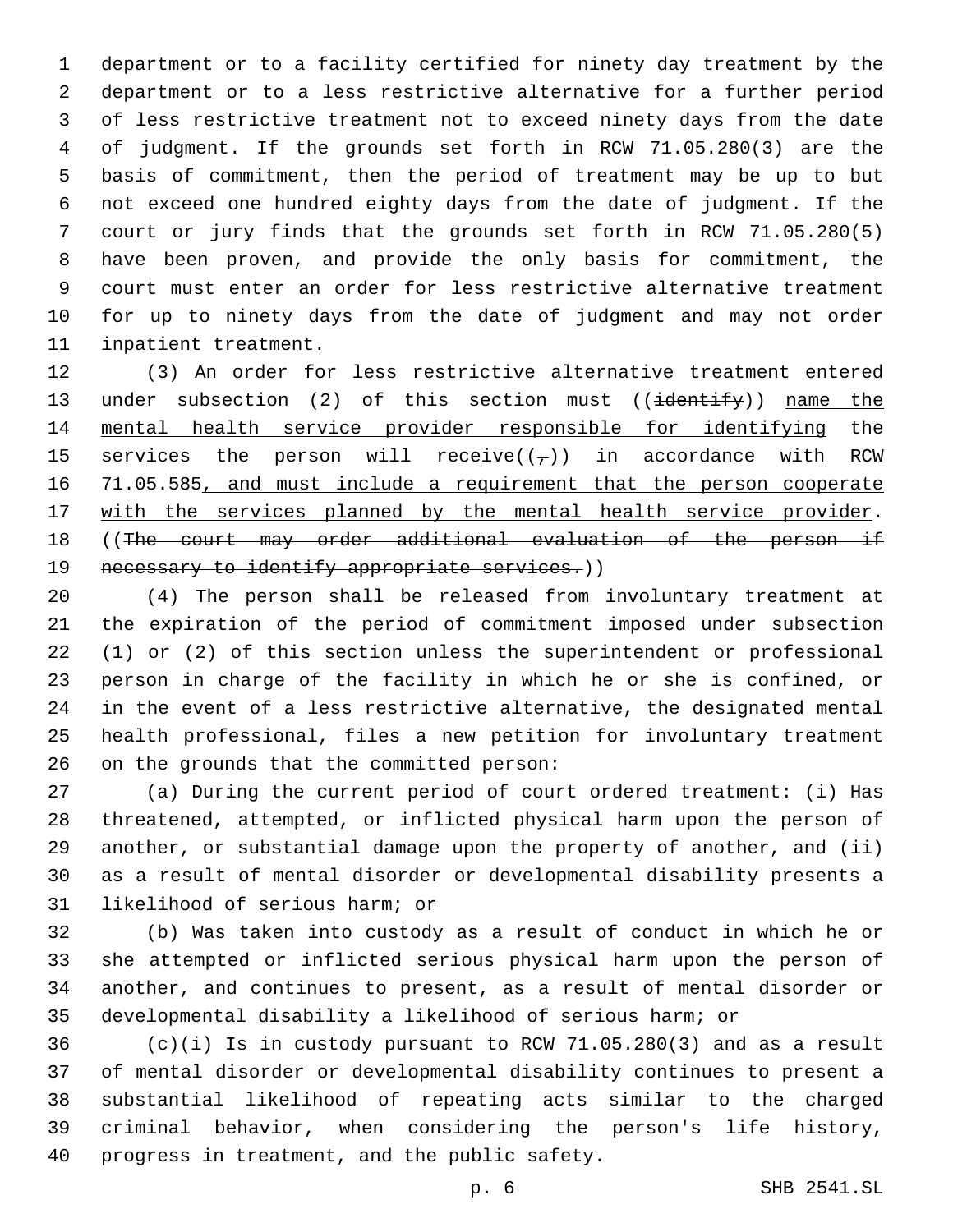(ii) In cases under this subsection where the court has made an affirmative special finding under RCW 71.05.280(3)(b), the commitment shall continue for up to an additional one hundred eighty day period whenever the petition presents prima facie evidence that the person continues to suffer from a mental disorder or developmental disability that results in a substantial likelihood of committing acts similar to the charged criminal behavior, unless the person presents proof through an admissible expert opinion that the person's condition has so changed such that the mental disorder or developmental disability no longer presents a substantial likelihood of the person committing acts similar to the charged criminal behavior. The initial or additional commitment period may include transfer to a specialized program of intensive support and treatment, which may be initiated prior to or after discharge from the state 15 hospital; or

16 (d) Continues to be gravely disabled; or

(e) Is in need of assisted outpatient mental health treatment.

 If the conduct required to be proven in (b) and (c) of this subsection was found by a judge or jury in a prior trial under this chapter, it shall not be necessary to prove such conduct again.

 If less restrictive alternative treatment is sought, the petition 22 shall set forth ((a proposed plan)) any recommendations for less 23 restrictive alternative treatment services ((in accordance with RCW  $71.05.585)$ .

 (5) A new petition for involuntary treatment filed under subsection (4) of this section shall be filed and heard in the superior court of the county of the facility which is filing the new petition for involuntary treatment unless good cause is shown for a change of venue. The cost of the proceedings shall be borne by the 30 state.

 (6)(a) The hearing shall be held as provided in RCW 71.05.310, and if the court or jury finds that the grounds for additional confinement as set forth in this section are present, the court may order the committed person returned for an additional period of treatment not to exceed one hundred eighty days from the date of judgment, except as provided in subsection (7) of this section. If the court's order is based solely on the grounds identified in subsection (4)(e) of this section, the court may enter an order for less restrictive alternative treatment not to exceed one hundred eighty days from the date of judgment, and may not enter an order for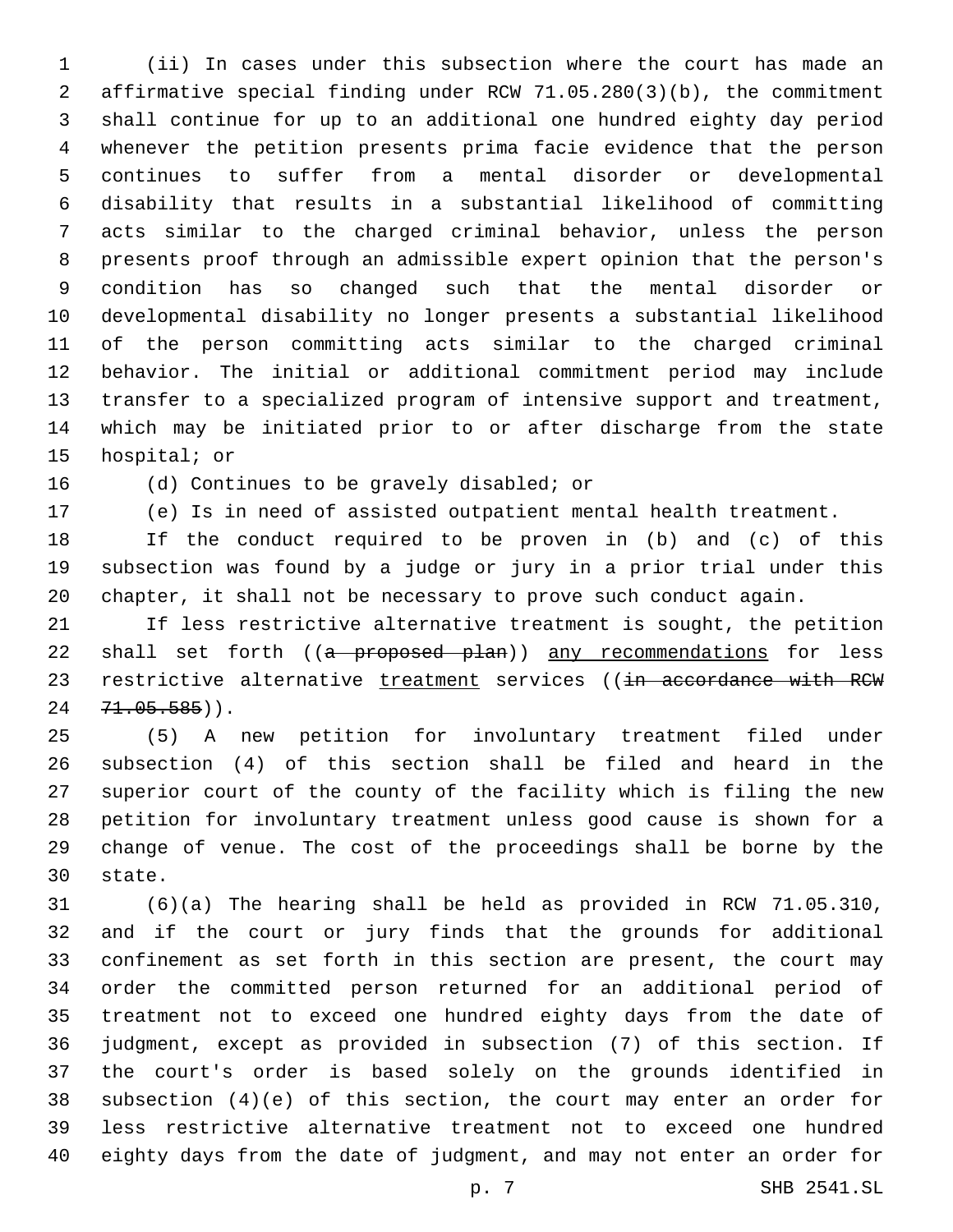inpatient treatment. An order for less restrictive alternative 2 treatment must ((identify)) name the mental health service provider 3 responsible for identifying the services the person will receive( $(\tau)$ ) in accordance with RCW 71.05.585, and must include a requirement that 5 the person cooperate with the services planned by the mental health service provider. ((The court may order additional evaluation of the person if necessary to identify appropriate services.))

 (b) At the end of the one hundred eighty day period of commitment, or one-year period of commitment if subsection (7) of this section applies, the committed person shall be released unless a petition for an additional one hundred eighty day period of continued treatment is filed and heard in the same manner as provided in this section. Successive one hundred eighty day commitments are permissible on the same grounds and pursuant to the same procedures as the original one hundred eighty day commitment.

 (7) An order for less restrictive treatment entered under subsection (6) of this section may be for up to one year when the person's previous commitment term was for intensive inpatient 19 treatment in a state hospital.

 (8) No person committed as provided in this section may be detained unless a valid order of commitment is in effect. No order of commitment can exceed one hundred eighty days in length except as 23 provided in subsection (7) of this section.

 **Sec. 5.** RCW 71.05.585 and 2015 c 250 s 16 are each amended to read as follows:25

 (1) Less restrictive alternative treatment, at a minimum, 27 includes the following services:

28 (a) Assignment of a care coordinator;

 (b) An intake evaluation with the provider of the less 30 restrictive alternative treatment;

31 (c) A psychiatric evaluation;

32 (d) Medication management;

 (e) A schedule of regular contacts with the provider of the less restrictive alternative treatment services for the duration of the 35 order;

 (f) A transition plan addressing access to continued services at 37 the expiration of the order; and

(g) An individual crisis plan.38